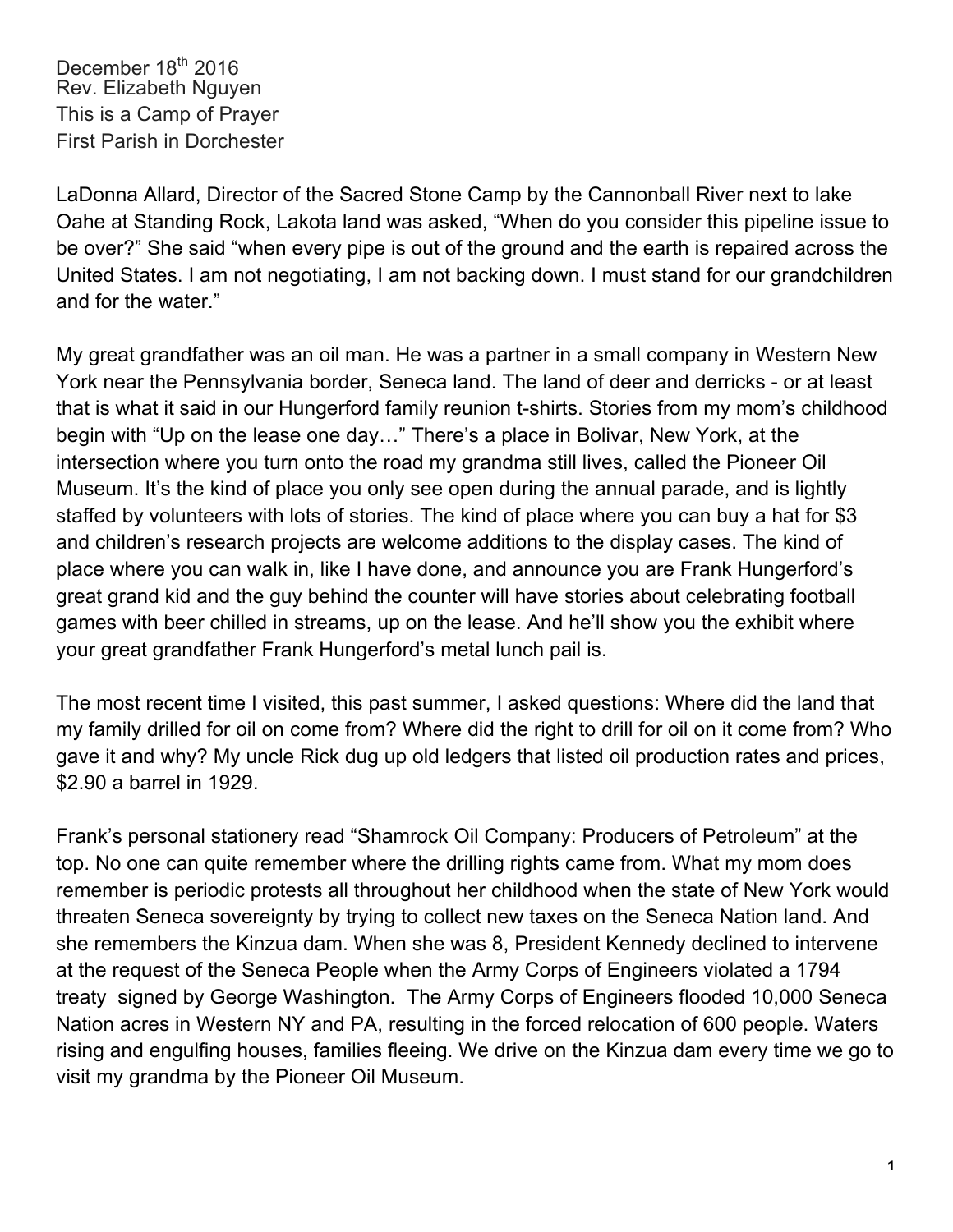Jennifer Elise Foerster, Muscogee Creek poet writes in "Leaving Tulsa" - "Along the highway's gravel pits sunflowers stand in dense rows. Telephone poles crook into the layered sky. A crow's beak broken by a windmill's blade. It is then I understand my grandmother: When they see open land they only know to take it."

I did not begin to ask these questions about my family until recently. Until a friend invited me into some local work a few years ago, trying to stop the West Roxbury Lateral Pipeline that is bringing fracked gas through Boston - despite the City of Boston suing against Spectra energy. The residential streets where it was built were taken by eminent domain and the pipeline route pasts a blasting quarry that causes houses to shake every day.

"There is a balm in Gilead," we sang, "to make the wounded whole, there is a balm in Gilead to heal the sin-sick soul."

Part of healing the sin-sick soul for me, has been about understanding where I come from and using it as fire to try to be part of making the wounded whole.

In calling for an interfaith day of prayer at Standing Rock earlier this month, which many of our UU siblings in faith attended, Chief Arvol Looking Horse, 19th Generation Keeper of White Buffalo Calf Pipe Bundle, Spiritual Leader of the Lakota, Dakota, and Nakota Nations said,

"The hearts of all people's faiths must now unite in believing we can change the path we are now on. We, from heart of Turtle Island, have a great message for the world to unite for our children's future. Already we have witnessed many nations of life are now dying because of contamination: those that swim, those that crawl, those that fly, the plant nation, the four legged, and now the two legged...

It is time that all of us become leaders to help protect the sacred upon Mother Earth. She is the source of life and not a resource.

In a Sacred Hoop of Life, where there is no ending and no beginning."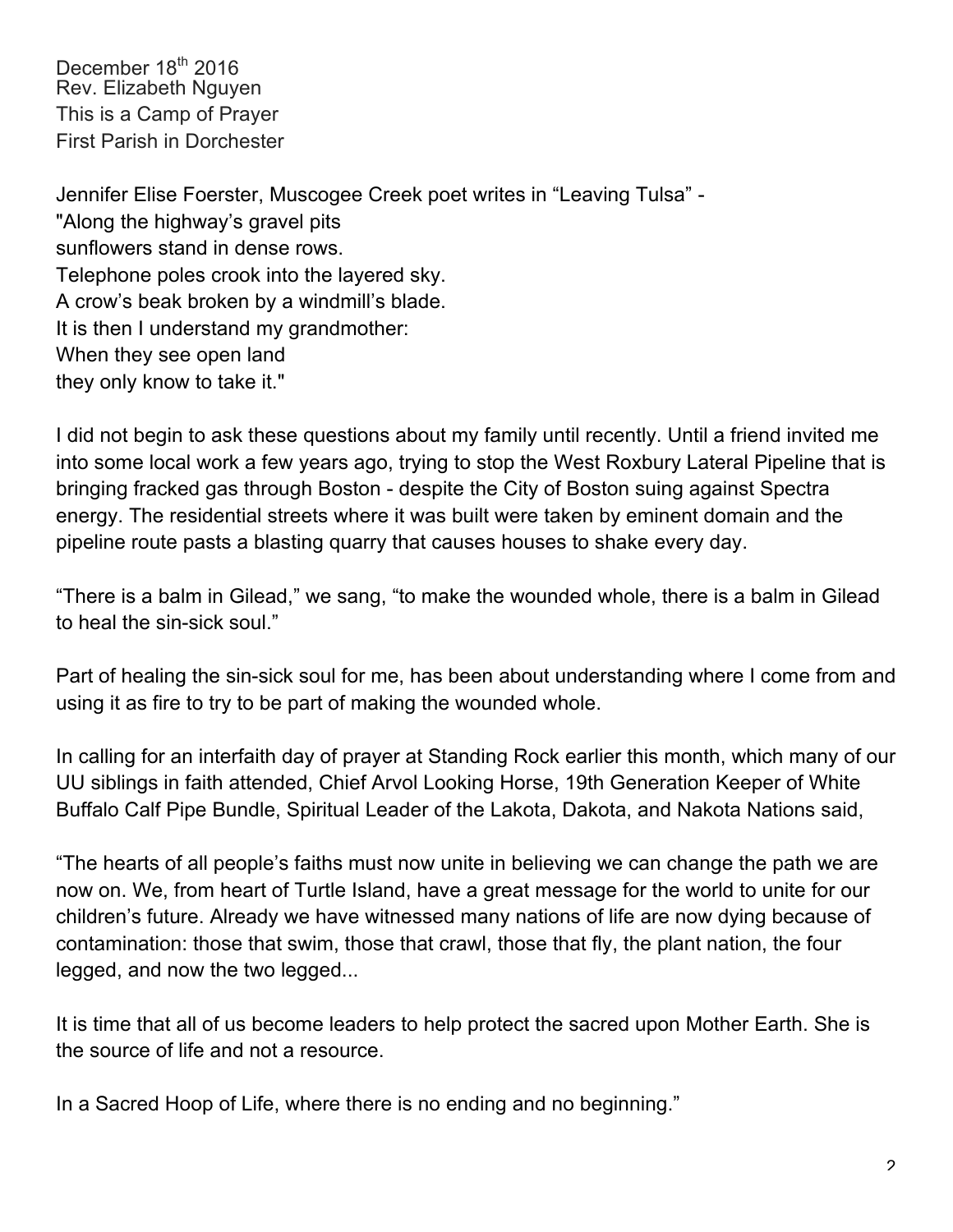She is the source of life and not a resource. Many of us, my family included, have used the earth as a resource. And have broken treaties, violated Native sovereignty and selfdetermination to do so.

For those of us non Native folks who have profited in some way from these systems - who have worked in the fossil fuel industry, or in some scientific field connected to it, for those of us, like Unitarian Universalists who are descended from religious traditions that used religion to say that Native folks are less than human and therefore their rights - to culture, to land, to family do not need to be respected, what is before us is invitation - an opportunity. To figure what it looks like to repair, reparate, reconnect. To heal our own sin sick souls.

Joseph Story was a Unitarian member of the Supreme Court that upheld the Doctrine of Discovery - a principle of international law rooted in a statement from Pope Nicholas V in 1452 that called for the conquest, colonization, and exploitation of non-Christian territories and peoples.

In 1823, the United States Supreme Court ruled in support of the Doctrine of Discovery. Joseph Story wrote, "As infidels, heathens, and savages, [the Indians] were not allowed to possess the prerogatives belonging to absolute, sovereign and independent nations."

Which is to say the Europeans who arrived in what is now the US said, the people here are not Christian, and not human so we are not invading a nation, we are just coming into a land with no people where will make our own nation.

Kelly Hayes, a Native organizer and writer, wrote a letter to the frontlines of Standing Rock the day the governor of North Dakota issued a notice of eviction to Oceti Sakowin camp. She writes,

"I hope people see your determination and know that future isn't set. Knowing that myself, I am not mourning today's news, as I am sure you wouldn't want me to. We know despair heals nothing, builds nothing, and further empowers our enemies. We live in a disciplined state of hope, and have done so for centuries. I didn't always understand what that meant for me or my own freedom, but I do now, and I feel it more deeply because of you.

This country, built on death and human bondage, has not extinguished the lives it meant to snuff out, nor fully subverted the lives it has strived to control. It has accomplished much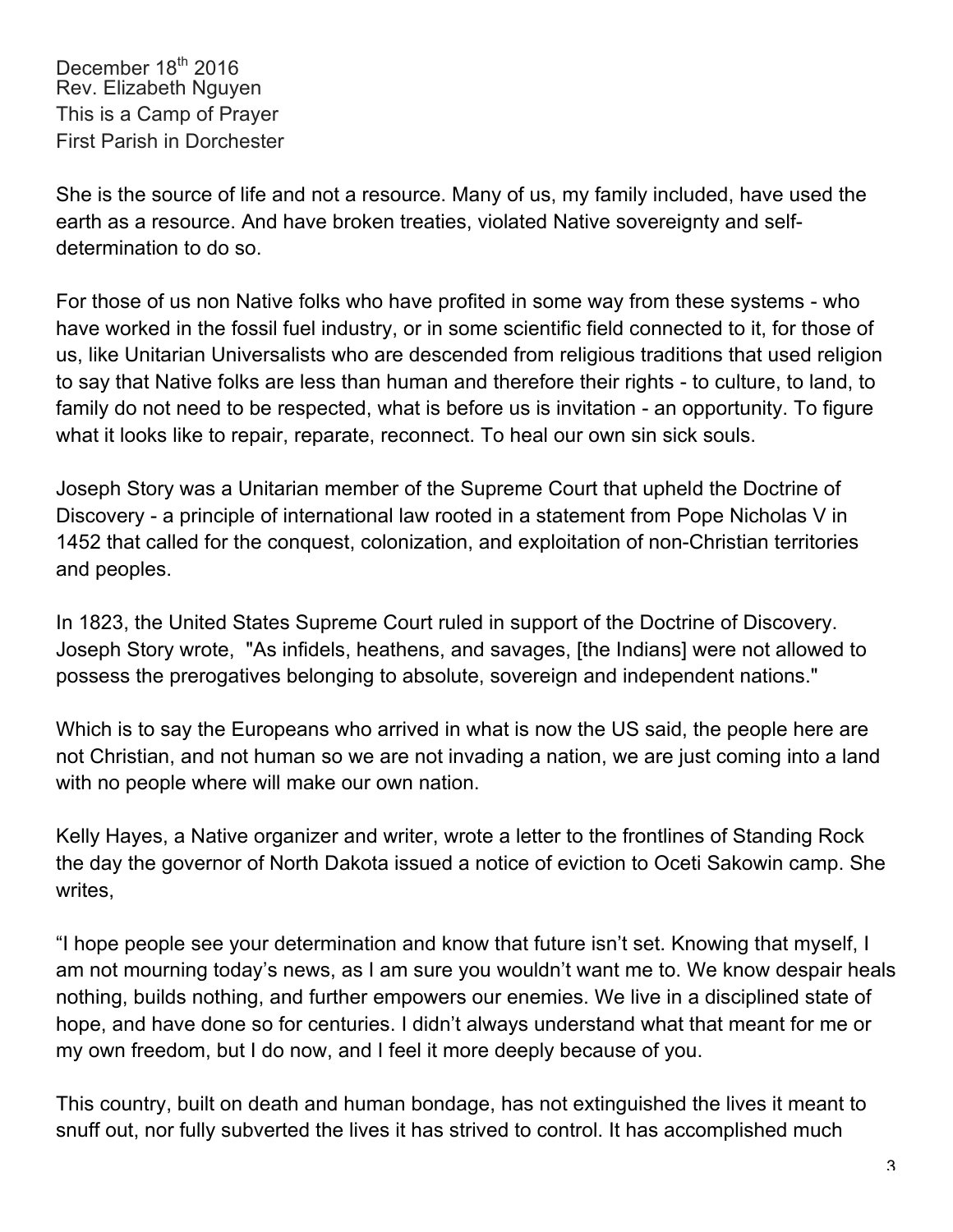towards these ends, but our ancestors have risen, time after time, to prove what we are made of. We have survived this nation state's will for us because we are a fire that their water cannons cannot extinguish."

I went to Standing Rock in November - saw those water cannons. And also the disciplined hope, the fire that cannot be put out. I went to be of use. And out of my own sin sick soul. I went with a million swirling thoughts - better to stay in Boston and do solidarity work and donate the cost of my plane ticket? I'm not a doctor or a carpenter, how useful can I be? I knew I wanted to offer some support the UU congregation in Bismarck and it's minister – a UU church that is fiercely living out our values, has provided homestays to more than 85 water protectors coming out of jail or going to court, supported yurt that has housed everyone from groups of young Jewish activists to a nomadic Sufi monk to currently the camp legal team.

There are three principles of Oceti Sakowin camp - now sometimes called All Nations or Oceti Oyate camp - on treaty land between the Cannonball River and the bridge on highway 1806 that is still blockaded with razor wire and concrete barriers and armored vehicles, cutting off the fastest route from Bismarck, the nearest hospital to the many elderly folks who live on the reservation – the three principles are:

Indigenous centered Be of use. This is a camp of prayer and ceremony.

That principle is everywhere - this is a camp of prayer.

And it was. Praying that looks like dishes washed, vegetables cut, bison stew and wild rice served to hundreds- all in DIY tarps and tents, generators humming, winter wind blowing. Praying that looks like the tents of elders winterized, wood chopped for the sacred fire or one of the more than 8 communal kitchens. Praying that looks like strategic direct action in Bismarck targeting banks and state and federal government.

And praying that looks likes survival in the face of the violence of state.

To fall asleep to military helicopters, to see the drones whistling overhead, the sharpshooters on hills, the tanks in the middle of little rural highway 1806, to watch the water cannon, relentless and hear the rubber bullets and bean bags and the people doubled over from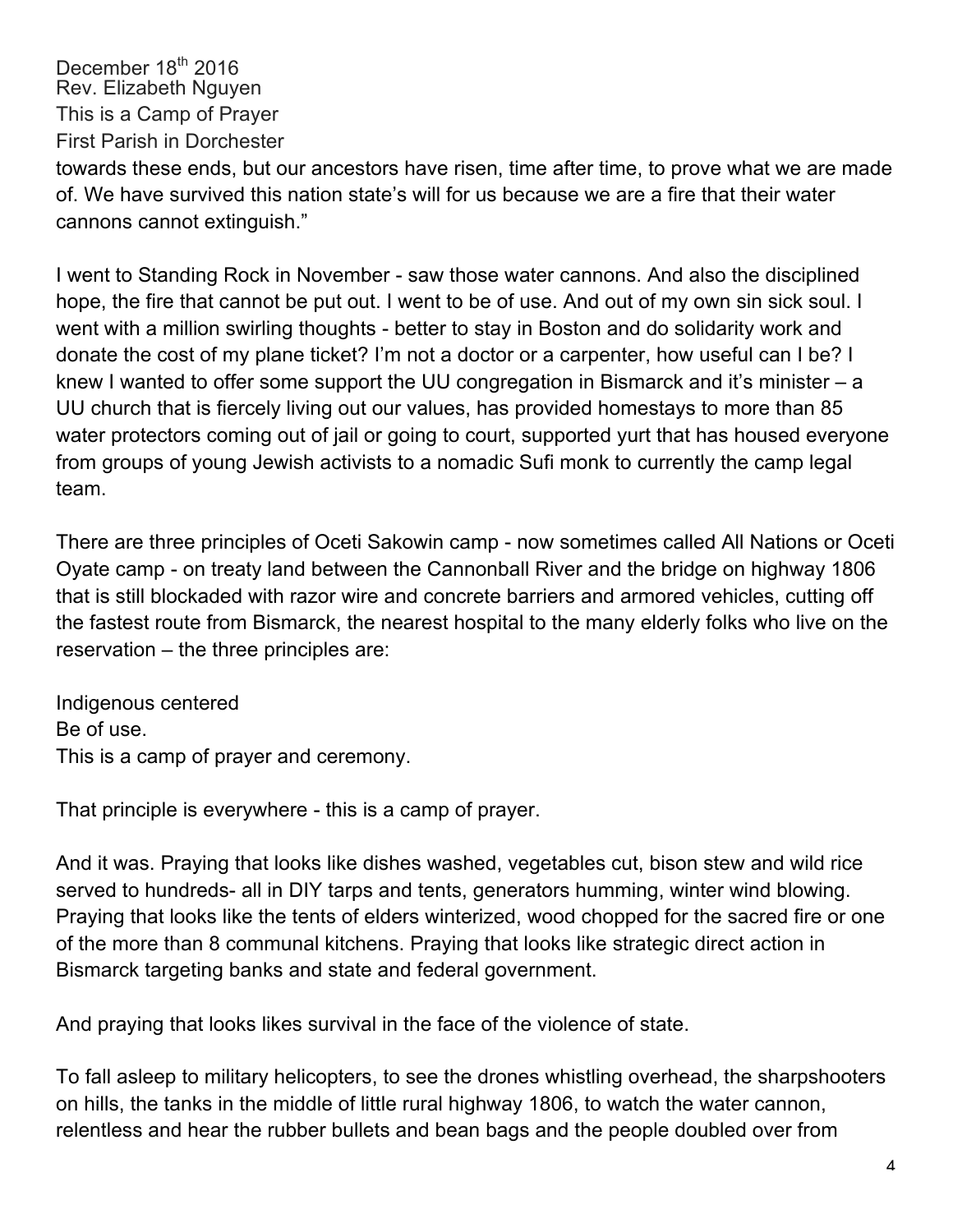pepper spray. To know that any car leaving camp would likely be followed by undercover cops. And to know that this is the full weight of our federal government protecting a private corporation.

And it's one thing to know it has always happened this way and another to turn around from sorting clothes, trying to find wool layers and blankets for children and parents and teens who have stood on a bridge on their land, the drum never ceasing, water spray and pepper spray and rubber bullets coming at them, and see the bright, shocked eyes of a young person that just hours ago and I had stood in a direct action training next to, saying, I just need a dry coat. And then to turn and see him iced over, no longer making sense, gloves frozen stiff and to take him to medical and know that he was going to be ok, even though Sophia's hand is not and Suix Z's eye is not, and Brennan Nastacio, a Pueblo Water Protector who risked his life by who talking an armed Dakota Access private security person into putting down his weapon is on the Morton County Most Wanted List being charged with a felony. Because it turns out that is what resistance looks like when there is no difference between our government and the corporations it protects.

All the beauty of resistance. All the horror of state violence. Standing Rock is the balm and the sin.

Rashad Robinson, the executive director of Color of Change, says that for these times, we need 10% folks who can build bridges, 60% to fight - to fend off hate and protect the rights we've won. And 30% to hold a vision of what we are fighting for, what winning looks like.

Standing Rock has done all three.

And done them in ways that teach decolonization. Meetings at camp begin and end with prayer - usually led by a Native voice. In large conversations Native folks speak first, then non-Native people of color. Then white folks. Folks speak in indigenous languages first, then translate to English.

All powerful ways of making the wounded whole, of the truth of Kelly Hayes' words that: "This country, built on death and human bondage, has not extinguished the lives it meant to snuff out, nor fully subverted the lives it has strived to control. It has accomplished much towards these ends, but our ancestors have risen, time after time, to prove what we are made of."